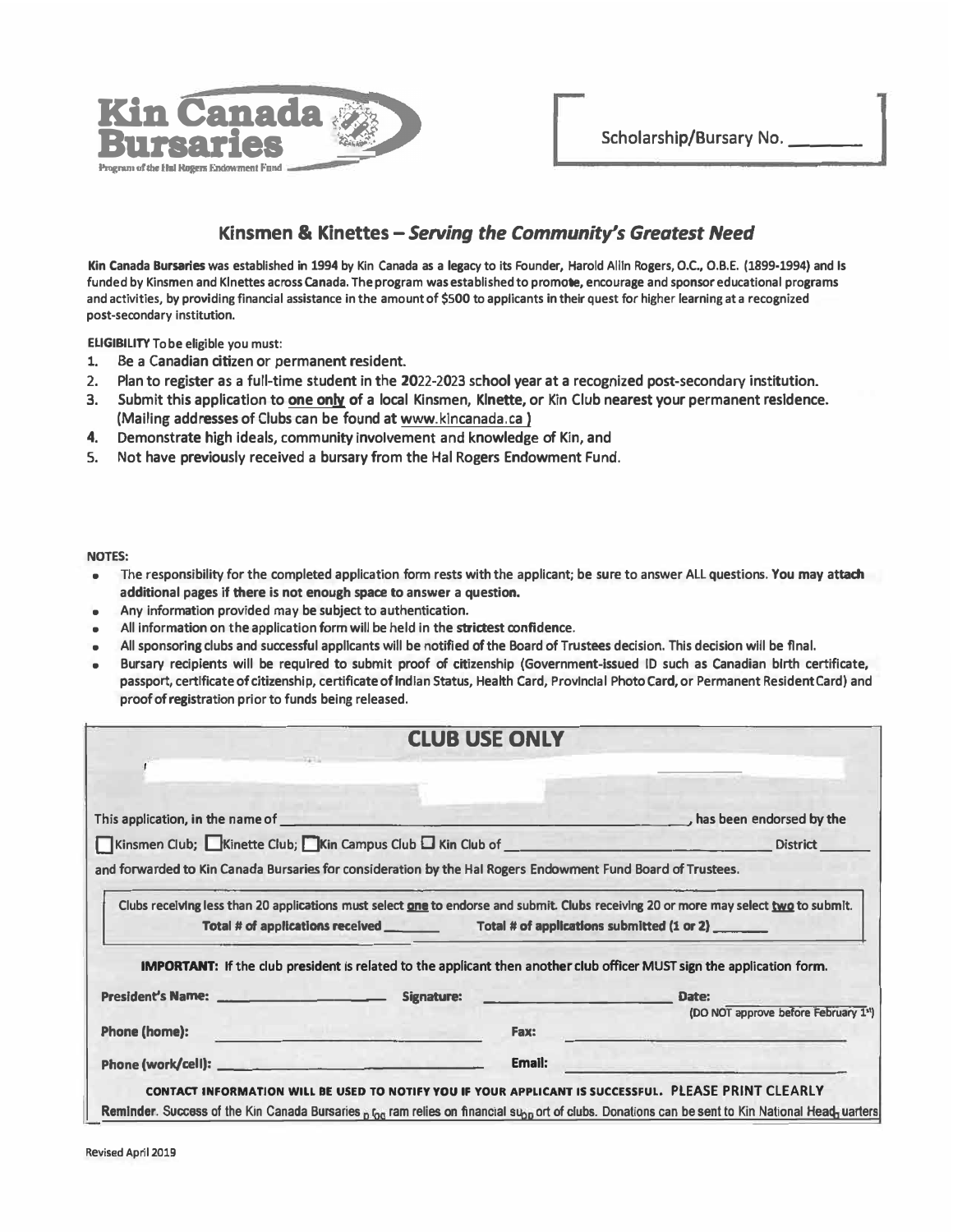|--|--|--|--|--|

| <b>PERSONAL INFORMATION</b><br>Last Name                                                                                                                                                                                                                       |                                                                                                                                                                                          | First Name and Middle Initial   |                                 |                                         |                                         |                                                     |
|----------------------------------------------------------------------------------------------------------------------------------------------------------------------------------------------------------------------------------------------------------------|------------------------------------------------------------------------------------------------------------------------------------------------------------------------------------------|---------------------------------|---------------------------------|-----------------------------------------|-----------------------------------------|-----------------------------------------------------|
|                                                                                                                                                                                                                                                                |                                                                                                                                                                                          |                                 |                                 |                                         |                                         |                                                     |
| <b>Permanent Address</b>                                                                                                                                                                                                                                       |                                                                                                                                                                                          | City or Town                    |                                 |                                         | Province                                | Postal Code                                         |
| <b>Phone Number</b>                                                                                                                                                                                                                                            |                                                                                                                                                                                          | <b>Applicant E-mail Address</b> |                                 |                                         | <b>Parent/Guardian Email Address</b>    |                                                     |
| Date of birth (mm/dd/yyyy)                                                                                                                                                                                                                                     |                                                                                                                                                                                          | Preferred Language:             |                                 |                                         | <b>Citizenship Status:</b>              |                                                     |
|                                                                                                                                                                                                                                                                |                                                                                                                                                                                          | English $\Box$ French $\Box$    |                                 | Canadian Citizen □ Permanent Resident □ |                                         |                                                     |
| PROPOSED PROGRAM OF STUDY                                                                                                                                                                                                                                      |                                                                                                                                                                                          |                                 |                                 |                                         |                                         |                                                     |
| Name of Institution                                                                                                                                                                                                                                            |                                                                                                                                                                                          | Location (City, Province)       |                                 |                                         | Yes                                     | <b>Previous HREF Bursary Recipient</b><br><b>No</b> |
| <b>Expected Starting Date</b><br>$\langle$ mm/dd/yyyy $\rangle$                                                                                                                                                                                                | <b>Expected Graduation Date</b><br>(mm/dd/yyy)                                                                                                                                           | entering? $(1st, 2nd, etc.)$    | Which year of study will you be |                                         |                                         | Certificate / Diploma / Degree Expected             |
| Program/Area of Study                                                                                                                                                                                                                                          |                                                                                                                                                                                          |                                 |                                 |                                         | Full-time $\square$ Part-time $\square$ |                                                     |
| Why are you choosing this program/area of study?                                                                                                                                                                                                               |                                                                                                                                                                                          |                                 |                                 |                                         |                                         |                                                     |
| FINANCIAL INFORMATION - All fields MUST BE COMPLETED or the application will NOT be considered<br>2. Where will you be living while attending school? $\Box$ On Own (House/Apartment) $\Box$ Residence $\Box$ Room & Board $\Box$ With Parents/Legal Guardians |                                                                                                                                                                                          |                                 |                                 |                                         |                                         | (max. 38 points)                                    |
| 3. Please list your estimated expenses for the upcoming academic year (12 months):                                                                                                                                                                             |                                                                                                                                                                                          |                                 |                                 |                                         |                                         |                                                     |
| <b>Tuition/Incidental Fees:</b><br>1.                                                                                                                                                                                                                          |                                                                                                                                                                                          | <b>Books/Supplies:</b>          |                                 | <b>Total Line 1:</b>                    | 10                                      | <b>TOTAL:</b>                                       |
| Housing/Accommodation:<br>2.                                                                                                                                                                                                                                   |                                                                                                                                                                                          | Transportation:                 |                                 | <b>Total Line 2:</b>                    | 10                                      | 0                                                   |
| 4. Have you been out of high school 4 or more years? □ Y □ N Have you been in the work force FULL TIME for 2 consecutive years? □ Y □ N<br>If you answered Yes to either question in #4 above, skip question #5 and go to question #6.                         |                                                                                                                                                                                          |                                 |                                 |                                         |                                         |                                                     |
|                                                                                                                                                                                                                                                                |                                                                                                                                                                                          |                                 |                                 |                                         |                                         |                                                     |
| 5. Parents Combined Net Income* for 2020 Parents Combined Current Net Worth**:                                                                                                                                                                                 |                                                                                                                                                                                          |                                 |                                 |                                         |                                         |                                                     |
| # of Parents: ______ # of Dependents living at home (including you): _____ # of children in post-secondary school in 2021/2022: _____                                                                                                                          |                                                                                                                                                                                          |                                 |                                 |                                         |                                         |                                                     |
| 6. Do you have children? $\Box$ Yes $\Box$ No If yes, how many?                                                                                                                                                                                                |                                                                                                                                                                                          |                                 |                                 |                                         |                                         |                                                     |
| 7. Are you married (or living common-law)? $\Box$ Yes $\Box$ No<br>If you answered No to question #7, skip question #8 and go to the next page.                                                                                                                |                                                                                                                                                                                          |                                 |                                 |                                         |                                         |                                                     |
| 8. Spouse's Net Income* for 2020<br>**<br>This must be a numerical value.                                                                                                                                                                                      | Net Income as reported to Revenue Canada<br>Net Worth = total value of assets (cash, houses, vehicles, investments, RESP, etc.) LESS total value of liabilities (mortgage, loans, etc.). |                                 |                                 |                                         |                                         |                                                     |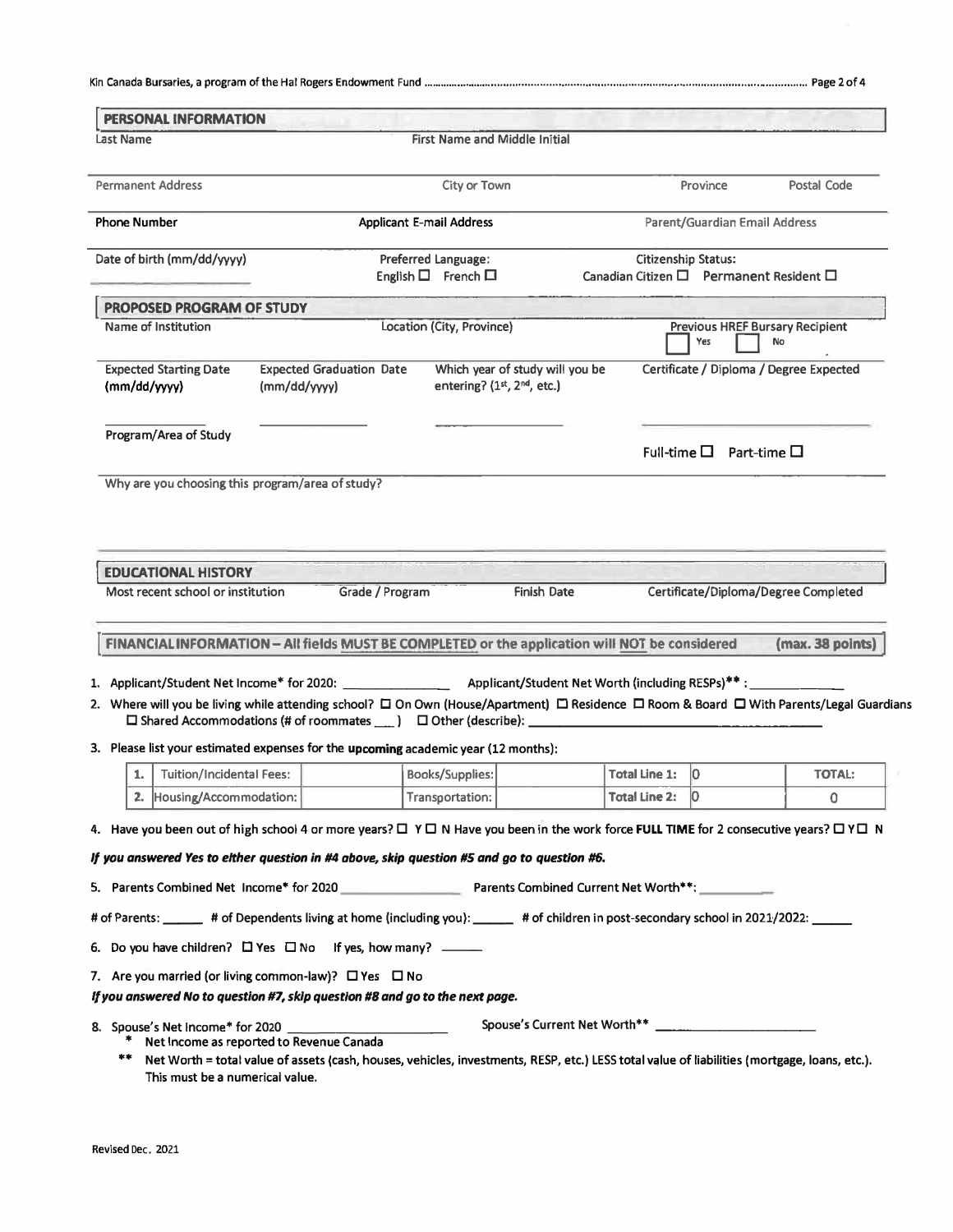**ADDITIONAL FINANCIAL CONSIDERATIONS - Are there financial challenges you face of which the selection committee should be aware (i.e. medical condition/extenuating family circumstances requiring additional finances, single parent, etc.)? You may attach additional pages If necessary. (max. 15 points)** 

**NON-FINANCIAL OBSTACLES - Comment on non-financial obstacles, If any, you have had to overcome or face in your pursuit of academic, extracurricular or community service goals. You may attach additional pages if necessary.** 

| <b>YEAR</b> | <b>ACTIVITY TYPE/</b><br><b>ORGANIZATION NAME</b> | <b>EXTRA-CURRICULAR, COMMUNITY SERVICE AND VOLUNTEER ACTIVITIES</b> | # of hours                |
|-------------|---------------------------------------------------|---------------------------------------------------------------------|---------------------------|
|             | (school, volunteer, etc.)                         |                                                                     |                           |
|             |                                                   |                                                                     |                           |
|             |                                                   |                                                                     |                           |
|             |                                                   |                                                                     |                           |
|             |                                                   |                                                                     |                           |
|             |                                                   |                                                                     |                           |
|             |                                                   |                                                                     |                           |
|             |                                                   |                                                                     |                           |
|             |                                                   |                                                                     |                           |
|             |                                                   |                                                                     |                           |
|             |                                                   |                                                                     |                           |
|             |                                                   |                                                                     |                           |
|             |                                                   |                                                                     |                           |
|             |                                                   |                                                                     |                           |
|             |                                                   |                                                                     |                           |
| <b>YEAR</b> | <b>POSITION</b>                                   | <b>WORK EXPERIENCE - PLACE OF EMPLOYMENT / JOB DESCRIPTION</b>      | Part-time<br>or Full time |
|             |                                                   |                                                                     |                           |
|             |                                                   |                                                                     |                           |
|             |                                                   |                                                                     |                           |